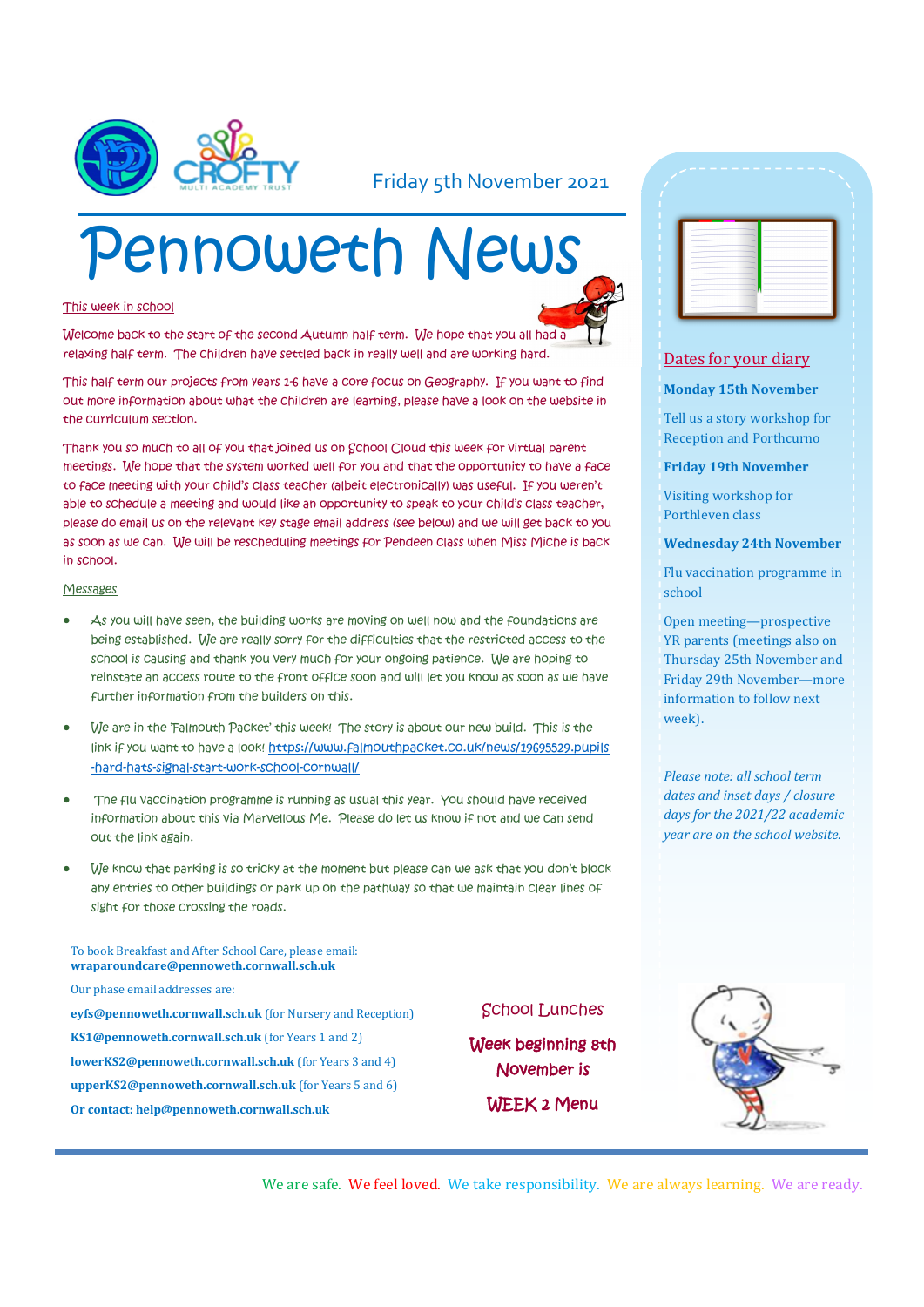# Character Qualities

We have 4 key characteristics that we are always on the lookout for! Each of these is represented by a character.

Considerate children are thoughtful, caring, sympathetic, helpful, polite, attentive, mindful and patient.

Inquisitive children are curious, inquiring, questioning, intrigued and eager to know.

Courageous children are bold, brave, valiant adventurous and determined.

Children who are being fun will be enthusiastic, excited, energetic, cheerful, light-hearted and will laugh!

We also have our Stars of the Week, who have been classroom superstars and DNA Champions for each phase.

| Quality     | Children Spotted in R, y1 and Y2 | Children Spotted in Y3, Y4, Y5 and Y6                                                     |
|-------------|----------------------------------|-------------------------------------------------------------------------------------------|
|             | Porthcurno: Mia                  | Newlyn: Jayden                                                                            |
| Considerate | Gwithian: Leela                  |                                                                                           |
|             |                                  | Mevagissey: Penny                                                                         |
|             | Marazion: Harrison               | Porthleven: Kizzy                                                                         |
|             |                                  | Lizard: Lily                                                                              |
|             |                                  | Godrevy: Marisa                                                                           |
|             |                                  |                                                                                           |
|             |                                  |                                                                                           |
| Inquisitive | Porthcurno: Tom                  | Newlyn: Loki                                                                              |
|             | Gwithian: Noah                   | Mevagissey: Oliver                                                                        |
|             | Marazion: Aronas                 | Porthleven: Peggy                                                                         |
|             |                                  | Lizard: Exodus                                                                            |
|             |                                  | Godrevy: Jack                                                                             |
|             |                                  |                                                                                           |
| Courageous  | Porthcurno: Aylen                | Newlyn: Olivia W                                                                          |
|             | Gwithian: Vinnie                 | Mevagissey: Leon                                                                          |
|             | Marazion: Layla                  | Porthleven: Malakai                                                                       |
|             |                                  | Lizard: Dakota                                                                            |
|             |                                  | Godrevy: Kyron                                                                            |
|             |                                  |                                                                                           |
| Fun         | Porthcurno: Darcey               | Newlyn: Dexter                                                                            |
|             | Gwithian: Ollie                  | Mevagissey: Lucas                                                                         |
|             | Marazion: Larkin                 | Porthleven: Shakira                                                                       |
|             |                                  | Lizard: Lissy                                                                             |
|             |                                  | Godrevy: Harry                                                                            |
|             |                                  |                                                                                           |
|             | Tintagel: Oscar                  | Newlyn: Noah G                                                                            |
|             | Restormel: Holly                 | Mevagissey: Scarlett                                                                      |
|             | Porthcurno: Ruby                 | Porthleven: Oskar                                                                         |
|             | Gwithian: Bella                  | Lizard: Jonah                                                                             |
|             | Marazion: Cory                   | Godrevy: Yeshua                                                                           |
|             |                                  | Pendeen: star of the week to the WHOLE class for<br>being absolutely fantastic this week. |

We are safe champions: Tintagel: Lola, Restormel: Logan, KS1: Lola, LKS2: Lily, UKS2: Vivien

We feel loved champions: KS1: Natalie, LKS2: Maddie, UKS2: Ruby

We take responsibility champions: KS1: Amelia, LKS2: Keira, UKS2: TJ

We are always learning champions: KS1: Gabriele, LKS2: Evie, UKS2: Nadine

We are ready champions: KS1: Isaiah, LKS2: Troy, UKS2: Henry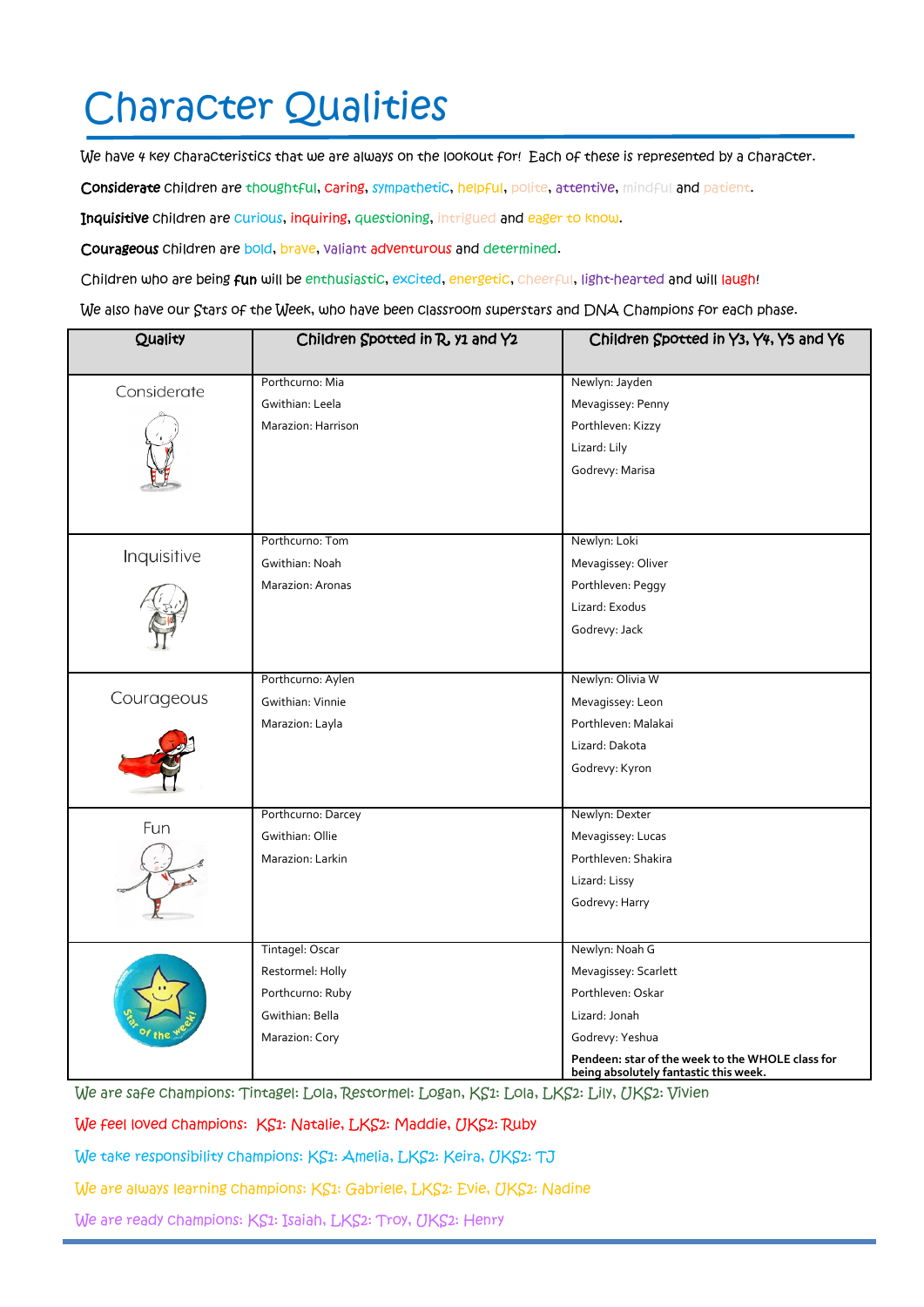# Wellbeing update

## Focused mind. Healthy body. Calm Spirit.

Welcome back to you all. We are continuing to update you each week on our wellbeing activities and helpful advice on how you and your children can aim to have physical, mental and emotional good health. It has never been so important for us to take extra care of ourselves.

Last term our key focus was gratitude and this term we are looking at belonging. The children will look at how belonging is important for their mental health; we will look at how it feels to be belong in school, in the classroom, in sport/activities and in the home. If children feel they belong, they feel secure and safe. We will have assemblies throughout the school on Tuesday where we will introduce the topic to all the children.

So just a reminder today to all keep breathing well; it reduces stress, can dissolve anxiety, help you to sleep better and it boosts your immune system. You just need a few minutes every day to breathe deeply in and slowly out, turn your attention inwards and master the art of just letting go!

"Life is ten percent what happens to us and ninety percent how we breathe through it." R Dennis.

Ideally you want to breathe belly to chest, so place your hands on your tummy and as you breathe in feel your belly extend and relax breathing out. Try breathing in slowly for four and out for four and feel that belly extend on the breath in and relax down on the breath out. We will show the children this on Tuesday.

If you are anxious or your child is and you would like to find out more, just send us an email and we will get in touch with you. Try to practise your breathing with your children this weekend and see how you sleep better! Have a lovely weekend.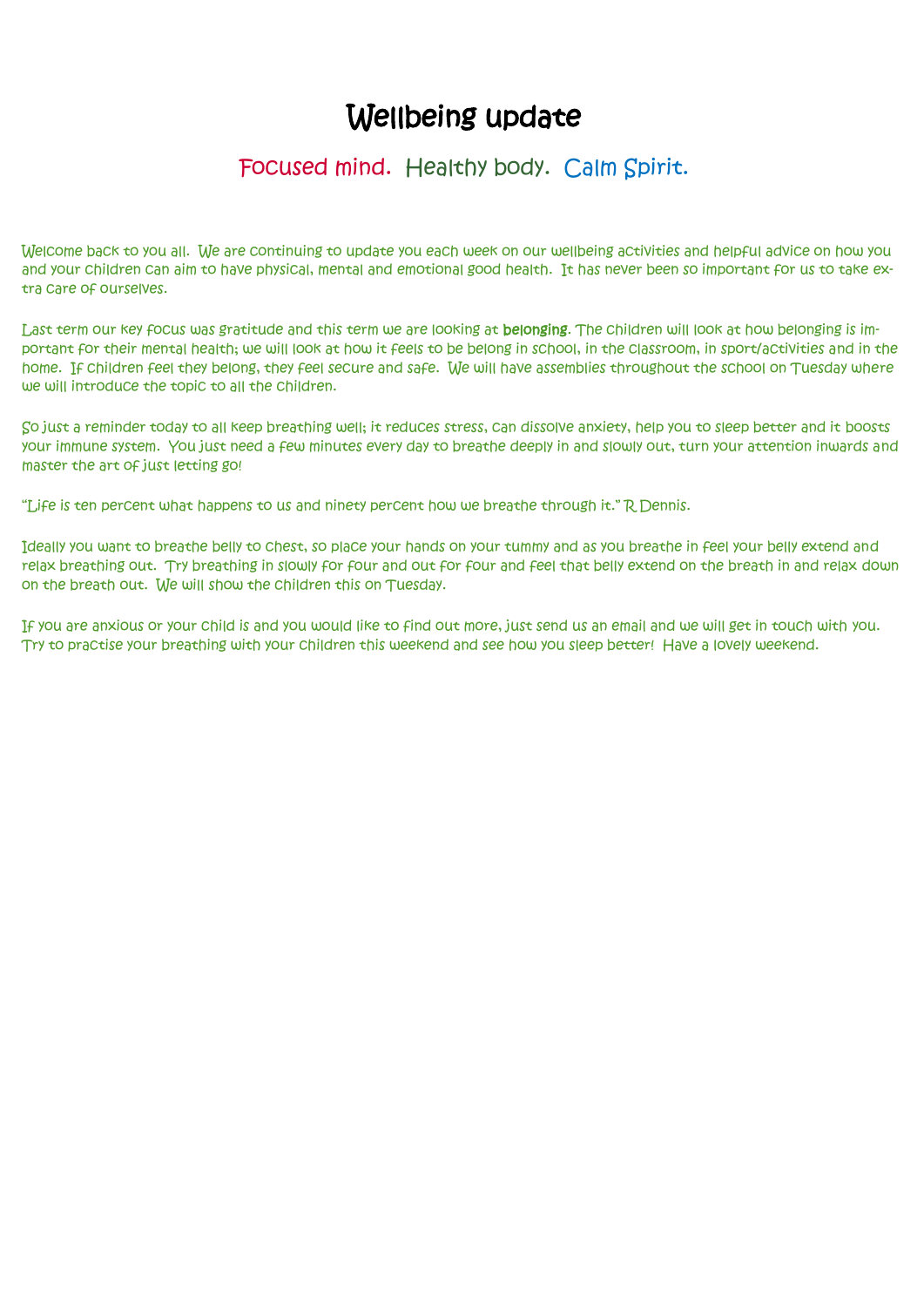#### Subject ambassadors

For all our wider curriculum (not reading, writing or maths) subjects, we have subject ambassadors. They are representatives for each subject. The children have been picked for their passion, ability to talk about their subject and encourage others to leam about that subject. Let me introduce you to our wonderful ambassadors!